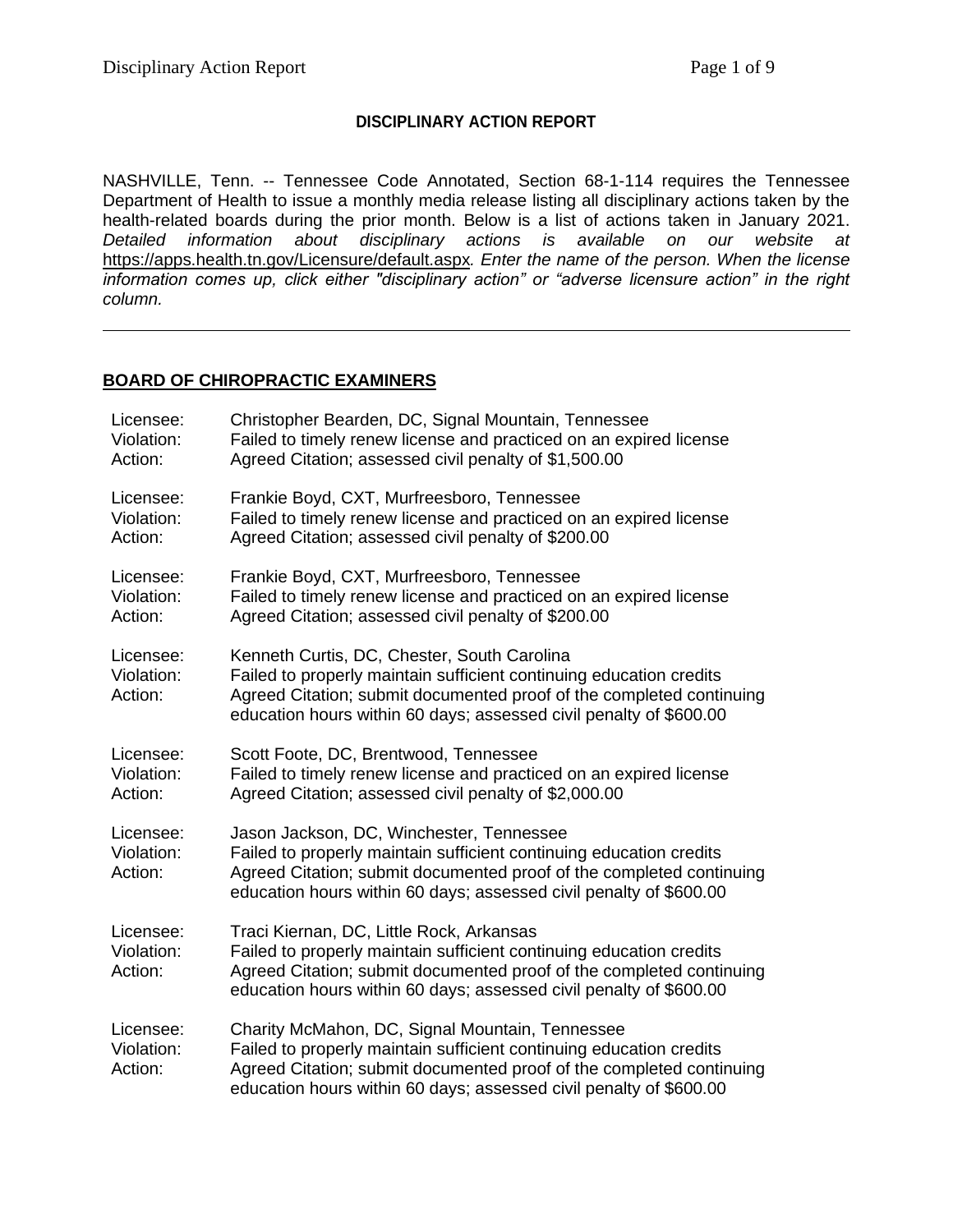| Licensee:<br>Violation:<br>Action: | Thomas Newcomb, DC, Morristown, Tennessee<br>Failed to properly maintain sufficient continuing education credits<br>Agreed Citation; submit documented proof of the completed continuing<br>education hours within 60 days; assessed civil penalty of \$600.00 |
|------------------------------------|----------------------------------------------------------------------------------------------------------------------------------------------------------------------------------------------------------------------------------------------------------------|
| Licensee:<br>Violation:<br>Action: | William Ramsey, DC, Rocky Face, Georgia<br>Failed to properly maintain sufficient continuing education credits<br>Agreed Citation; submit documented proof of the completed continuing<br>education hours within 60 days; assessed civil penalty of \$600.00   |
| Licensee:<br>Violation:<br>Action: | James Richeson, DC, Sweetwater, Tennessee<br>Failed to timely renew license and practiced on an expired license<br>Agreed Citation; assessed civil penalty of \$500.00                                                                                         |

# **BOARD OF DENTISTRY**

| Licensee:<br>Violation:<br>Action: | Cassie G. Bokamper, DA, Memphis, Tennessee<br>Failed to properly maintain sufficient continuing education credits.<br>Agreed Citation; provide proof of completion of one hour of continuing education<br>and proof of current CPR certification; assessed civil penalty of \$150.00                                                                                          |
|------------------------------------|-------------------------------------------------------------------------------------------------------------------------------------------------------------------------------------------------------------------------------------------------------------------------------------------------------------------------------------------------------------------------------|
| Licensee:<br>Violation:<br>Action: | C. Edward Brooks, DDS, Knoxville, Tennessee<br>Failed to maintain certification in ACLS<br>License reprimanded; assessed civil penalty of \$400.00 plus the costs of<br>prosecution of this matter.                                                                                                                                                                           |
| Licensee:<br>Violation:<br>Action: | Alexandra C. Davis, DA, Maryville, Tennessee<br>Failed to properly maintain sufficient continuing education credits.<br>Agreed Citation; provide proof of completion of 24 hours of continuing education<br>and proof of current CPR certification; assessed civil penalty of \$300.00                                                                                        |
| Licensee:<br>Violation:<br>Action: | Carl Werner Eilers, Jr., DDS, Johnson City, Tennessee<br>Failed to maintain certification in ACLS<br>License reprimanded; assessed civil penalty of \$200.00 plus the costs of<br>prosecution of this matter.                                                                                                                                                                 |
| Licensee:<br>Violation:<br>Action: | Isaac Fordjour, DDS, Memphis, Tennessee<br>Failed to maintain certification in ACLS and continuing education for deep<br>sedation/general anesthesia permit.<br>License reprimanded; obtain 4 continuing education hours in<br>anesthesia/sedation within 90 days of the Board's Order; assessed civil penalty<br>of \$2,800.00 plus the costs of prosecution of this matter. |
| Licensee:<br>Violation:<br>Action: | Destiny Heberle, RDH, Lebanon, Tennessee<br>Failed to timely renew license and performed all duties of a dental hygienist with<br>an expired license.<br>License reprimanded; assessed civil penalty of \$2,400.00 plus the costs of                                                                                                                                          |
|                                    | prosecution of this matter.                                                                                                                                                                                                                                                                                                                                                   |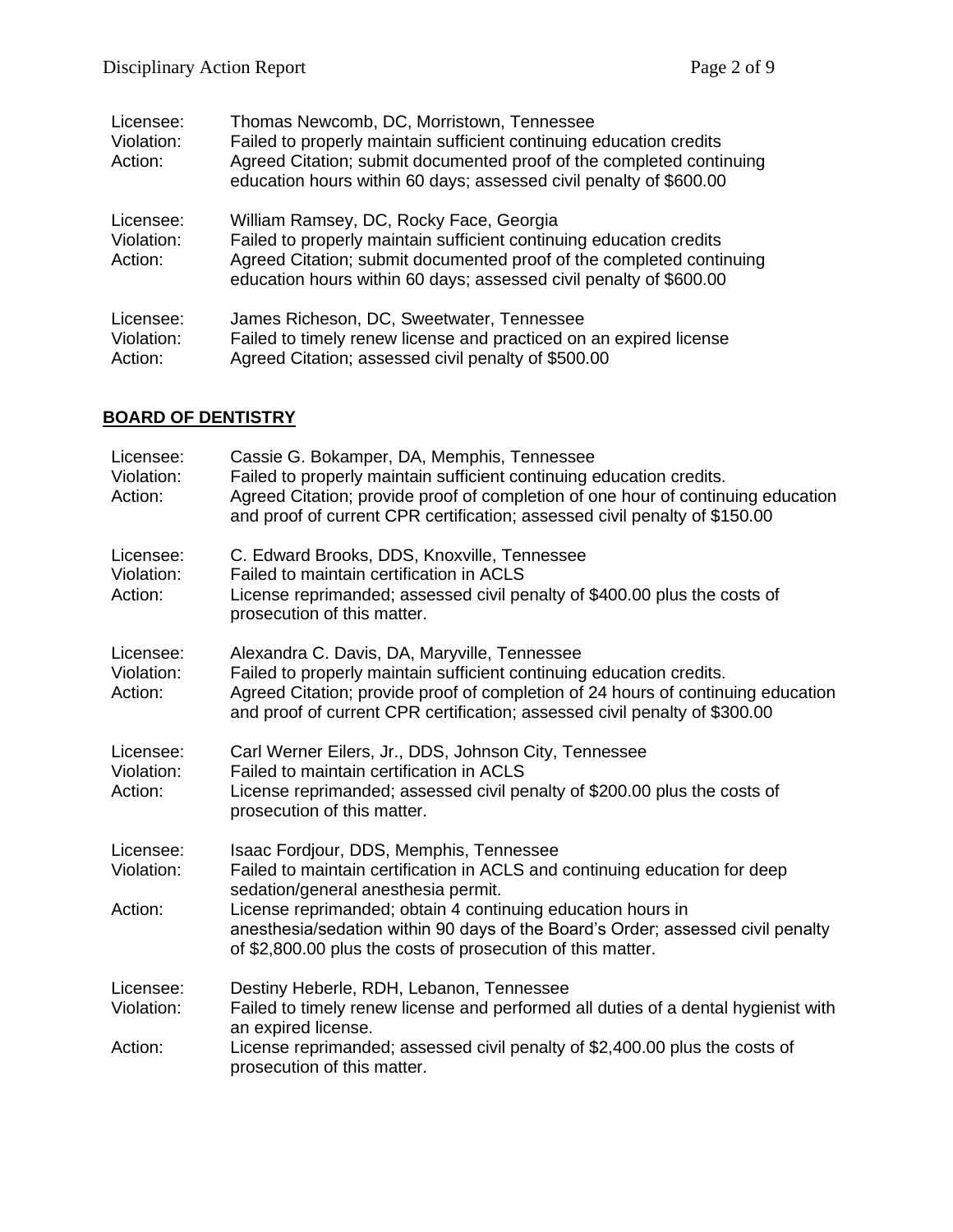| Licensee:<br>Violation:<br>Action: | Molly K. Henry, DA, Cordova, Tennessee<br>Failed to properly maintain sufficient continuing education credits.<br>Agreed Citation; provide proof of completion of 4.75 hours of continuing<br>education and proof of current CPR certification; assessed civil penalty of<br>\$150.00                                                                                                 |
|------------------------------------|---------------------------------------------------------------------------------------------------------------------------------------------------------------------------------------------------------------------------------------------------------------------------------------------------------------------------------------------------------------------------------------|
| Licensee:<br>Violation:<br>Action: | Megan L. Hudson, DA, Chickamauga, Georgia<br>Failed to properly maintain sufficient continuing education credits.<br>Agreed Citation; provide proof of completion of 12 hours of continuing<br>education; assessed civil penalty of \$150.00                                                                                                                                          |
| Licensee:<br>Violation:<br>Action: | Ronald Corey Jackson, DDS, Mt. Juliet, Tennessee<br>Directly or indirectly permitting an unlicensed person to perform services or work<br>thatcan be done legally only by persons licensed to practice dentistry or<br>dental hygiene or as a registered dental assistant<br>License reprimanded; assessed civil penalty of \$800.00 plus the costs of<br>prosecution of this matter. |
| Licensee:<br>Violation:<br>Action: | Michael Long, DDS, Tullahoma, Tennessee<br>Failed to timely renew license and continued to practice on a lapsed license.<br>Agreed Citation; assessed civil penalty of \$200.00                                                                                                                                                                                                       |
| Licensee:<br>Violation:<br>Action: | John D. McVean, DDS, Cordova, Tennessee<br>Failed to properly maintain sufficient continuing education credits.<br>Agreed Citation; provide proof of completion of 13 hours of continuing education<br>and proof of current CPR certification; assessed civil penalty of \$600.00                                                                                                     |
| Licensee:<br>Violation:<br>Action: | April C. Millsaps, DA, Tellico Plains, Tennessee<br>Failed to timely renew license and continued to practice on a lapsed license.<br>Agreed Citation; assessed civil penalty of \$50.00                                                                                                                                                                                               |
| Licensee:<br>Violation:<br>Action: | Stacy A. Nicholson, DA, Smyrna, Tennessee<br>Failed to properly maintain sufficient continuing education credits.<br>Agreed Citation; provide proof of completion of 8 hours of continuing education;<br>assessed civil penalty of \$150.00                                                                                                                                           |
| Licensee:<br>Violation:<br>Action: | Ralph M. Nixon, DDS, Jackson, Tennessee<br>Failed to provide proof of sufficient continuing education hours required to<br>maintain a comprehensive conscious sedation permit.<br>License reprimanded; must obtain 2 continuing education hours in<br>anesthesia/sedation; assessed civil penalty of \$200.00 plus the costs of<br>prosecution of this matter.                        |
| Licensee:<br>Violation:<br>Action: | Ashley Brooke Phillips, DA, Maryville, Tennessee<br>Failed to timely renew license and continued to practice on a lapsed license.<br>Agreed Citation; assessed civil penalty of \$100.00                                                                                                                                                                                              |
| Licensee:<br>Violation:            | Ella C. Price-Terry, RDH, Dunlap, Tennessee<br>Failed to timely renew license and performed all duties of a dental hygienist with<br>an expired license.                                                                                                                                                                                                                              |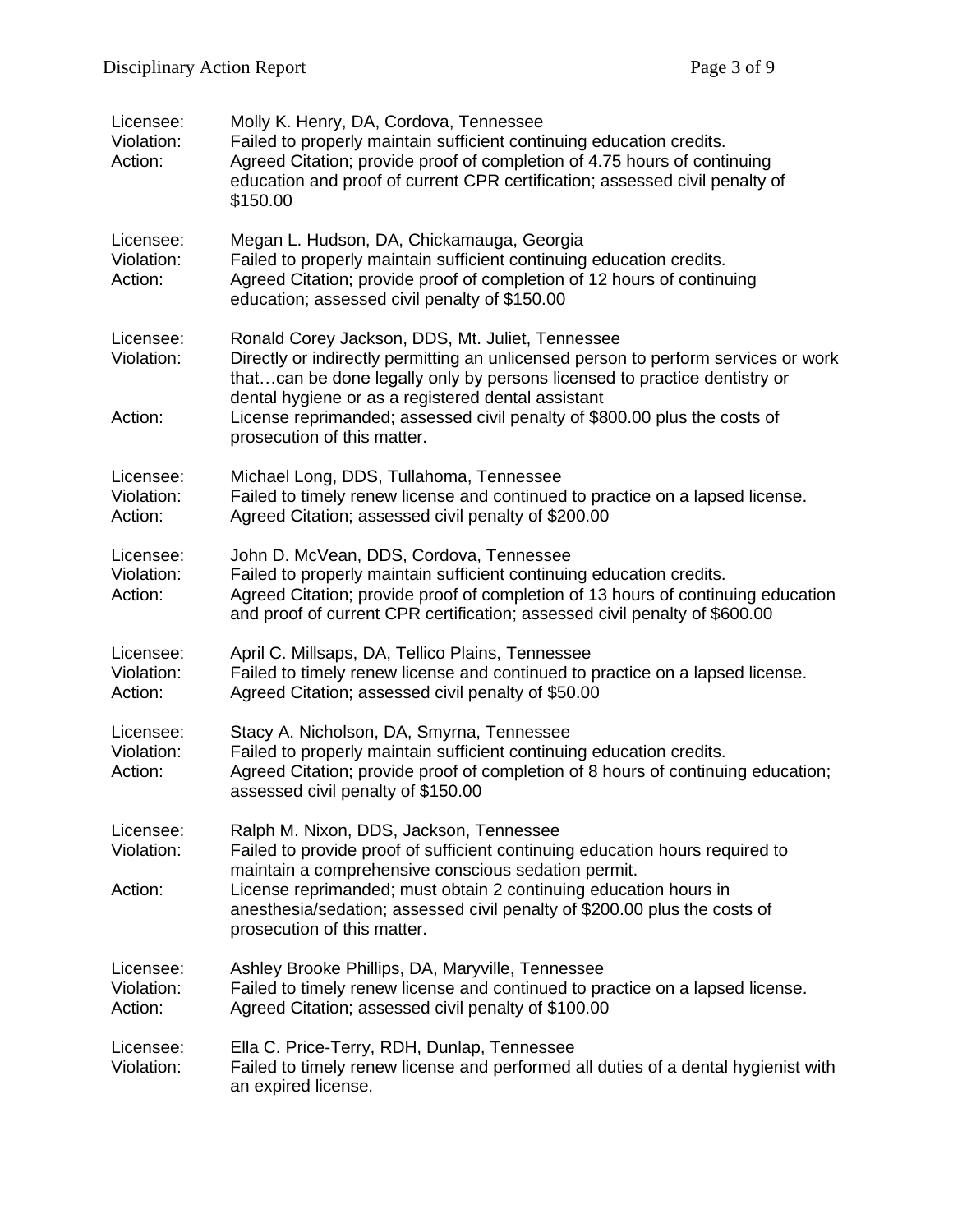| Action:                            | License reprimanded; assessed civil penalty of \$2,400.00 plus the costs of<br>prosecution of this matter.                                                                                                                                                            |
|------------------------------------|-----------------------------------------------------------------------------------------------------------------------------------------------------------------------------------------------------------------------------------------------------------------------|
| Licensee:<br>Violation:<br>Action: | Daniel Stuart Read, DDS, Knoxville, Tennessee<br>Failed to comply with the ACLS certification requirements in 2017-2018<br>License placed on probation; assessed civil penalty of \$200.00 plus the costs of<br>prosecuting this matter.                              |
| Licensee:<br>Violation:<br>Action: | Rebecca Sanford, RDH, Lavinia, Tennessee<br>Failed to timely renew license and continued to practice on a lapsed license.<br>Agreed Citation; assessed civil penalty of \$75.00                                                                                       |
| Licensee:<br>Violation:            | Oscar D. Scruggs, IV, DDS, Dunlap, Tennessee<br>Directly or indirectly permitting an unlicensed person to perform services or work<br>thatcan be done legally only by persons licensed to practice dentistry or<br>dental hygiene or as a registered dental assistant |
| Action:                            | License reprimanded; assessed civil penalty of \$800.00 plus the costs of<br>prosecution of this matter.                                                                                                                                                              |
| Licensee:<br>Violation:<br>Action: | Heather E. Van Metre, DA, Harrison, Tennessee<br>Failed to properly maintain sufficient continuing education credits.<br>Agreed Citation; provide proof of completion of 8 hours of continuing education;<br>assessed civil penalty of \$150.00                       |

# **BOARD FOR LICENSING HEALTH CARE FACILITIES**

| Licensee:  | Friendship Haven, Inc. RHA, Chattanooga, Tennessee                                |
|------------|-----------------------------------------------------------------------------------|
| Violation: | Residents who require professional medical or nursing observation and/or care     |
|            | on a continual or daily basis or who require more technical medical or nursing    |
|            | care than the personnel and the home can lawfully offer on a short term basis     |
|            | as described in paragraph (3), shall be transferred to a licensed hospital,       |
|            | nursing home or assisted care living facility. Medications shall be self-         |
|            | administered. If the home chooses to employee a currently licensed nurse,         |
|            | medications may be administered by the nurse. An individual resident file shall   |
|            | be maintained for each resident in the home. Personal information shall be        |
|            | confidential and shall not be disclosed, except to the resident, the department   |
|            | and others with written authorization from the resident. These files shall be     |
|            | retained for one year after the resident is transferred or discharged. The        |
|            | resident file shall include: (g) Health information including all currently       |
|            | prescriptions, major changes in resident's habits or health status, results of    |
|            | physician's visits, and any health care instructions.                             |
| Action:    | License to be placed on probation for no less than 1 calendar year. Complete      |
|            | plan of correction for approval within 30 days; assessed civil penalty of         |
|            | \$3,000.00 to be paid in equal monthly payments in the amount of \$500 until paid |
|            | in full. Respondent must appear at the February, June, and October 2021 Board     |
|            | of Licensing for Healthcare Facilities' Board meeting and provide updates to the  |
|            |                                                                                   |
|            | Board regarding whether or not the deficiencies have been corrected.              |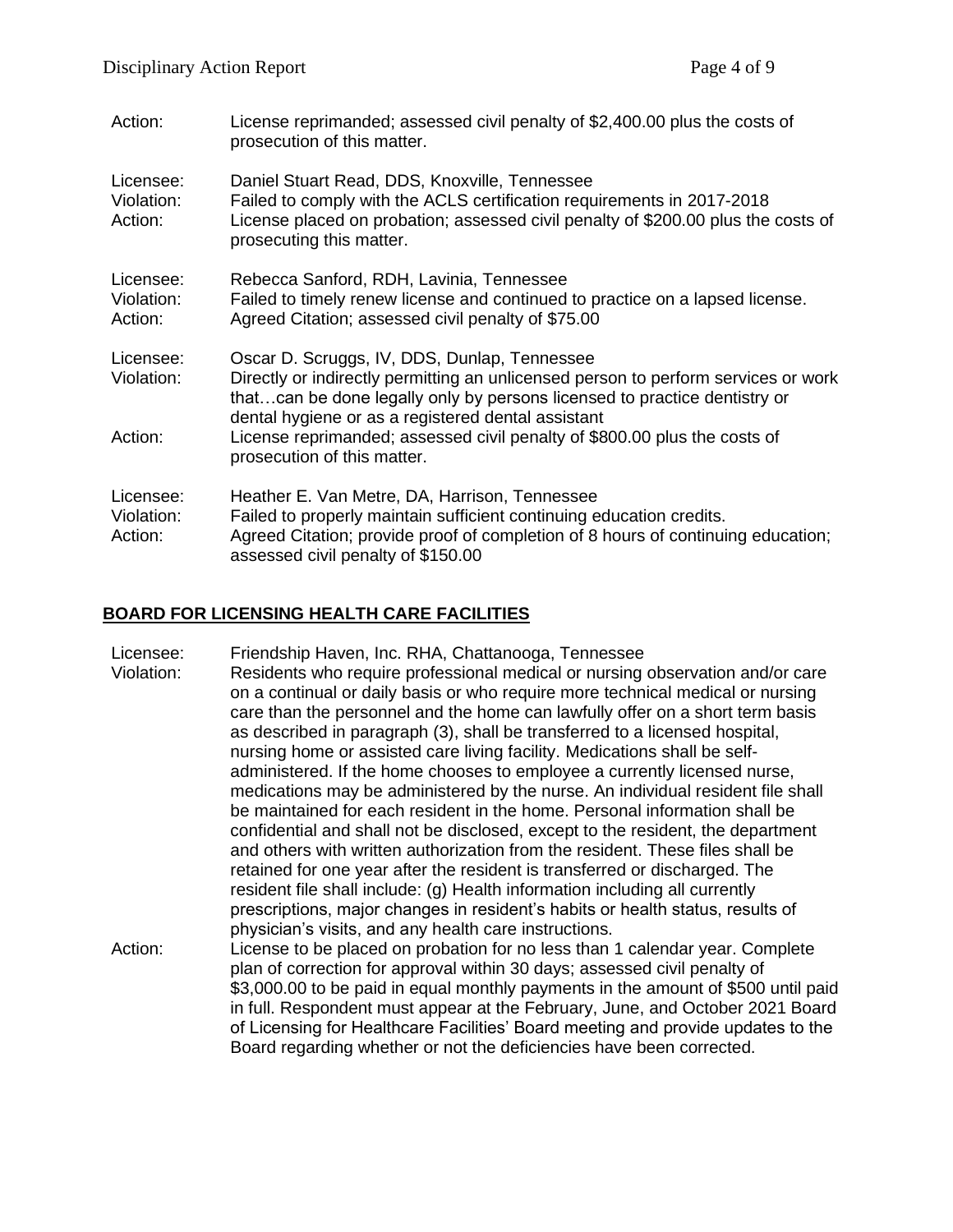# **BOARD OF MASSAGE LICENSURE**

- Licensee: Asian Foot Massage Studio, Establishment, Bartlett, Tennessee<br>Violation: False advertising of massage services at this location prior to the False advertising of massage services at this location prior to the establishment being licensed.
- Action: Conditional license granted and placed on probation for one year; assessed civil penalty of \$500.00; submit names of all massage therapists practicing in the establishment; complete 2 hour massage continuing education regarding Tennessee massage laws.

### **BOARD OF MEDICAL EXAMINERS**

| Licensee:<br>Violation: | David Michael Barrus, MD, Memphis, Tennessee<br>Guilty of unprofessional, dishonorable or unethical conduct by prescribing a<br>controlled substance to colleagues without establishing a physician patient<br>relationship and without creating medical records.                                                                                                                                                                                                                  |
|-------------------------|------------------------------------------------------------------------------------------------------------------------------------------------------------------------------------------------------------------------------------------------------------------------------------------------------------------------------------------------------------------------------------------------------------------------------------------------------------------------------------|
| Action:                 | License reprimanded; successfully complete medical course entitled,<br>"Prescribing Controlled Drugs: Critical Issues and Common Pitfalls" within 180<br>days of the Order; successfully complete "Intensive Course in Medical<br>Documentation: Clinical, Legal and Economic Implications for Healthcare<br>Providers" within one year of the Order; assessed civil penalty of \$1,000.00 plus<br>the costs of prosecuting this case.                                             |
| Licensee:<br>Violation: | James L. Crabb, MD, Loretto, Tennessee<br>Guilty of unprofessional, dishonorable or unethical conduct. Guilty of conspiring<br>to commit healthcare fraud. Making false statements or representations, building<br>guilty of fraud or deceit in obtaining admission to practice of being guilty of fraud<br>or deceit in the practice of medicine. Conviction of a felony, conviction of any<br>offense under state or federal laws relative to drugs or the practice of medicine. |
| Action:                 | License voluntarily surrendered (revoked); assessed the costs of prosecuting<br>this case.                                                                                                                                                                                                                                                                                                                                                                                         |
| Licensee:<br>Violation: | Lisa M. Costello, MDXL, Portland, Tennessee<br>Failure to comply with previous Board Order of January 24, 2018. Failure to pay<br>civil penalties and costs assessed                                                                                                                                                                                                                                                                                                               |
| Action:                 | License reprimanded; assessed civil penalty of \$200.00 plus the costs of<br>prosecuting this case.                                                                                                                                                                                                                                                                                                                                                                                |
| Licensee:<br>Violation: | William Sago, MD, Memphis, Tennessee<br>Guilty of unprofessional, dishonorable or unethical conduct; criminal conviction<br>in another state.                                                                                                                                                                                                                                                                                                                                      |
| Action:                 | License reprimanded; required to undergo evaluation through Tennessee<br>Medical Foundation within 90 days and follow all recommendations; assessed<br>civil penalty of \$500.00 plus the costs of prosecuting this case.                                                                                                                                                                                                                                                          |
| Licensee:<br>Violation: | Rebecca Weingart, MD, Nashville, Tennessee<br>Guilty of unprofessional, dishonorable or unethical conduct; dispensing,<br>prescribing or otherwise distributing any controlled substance or any other drug<br>not in the course of professional practice. Failed to create and maintain medical                                                                                                                                                                                    |
|                         |                                                                                                                                                                                                                                                                                                                                                                                                                                                                                    |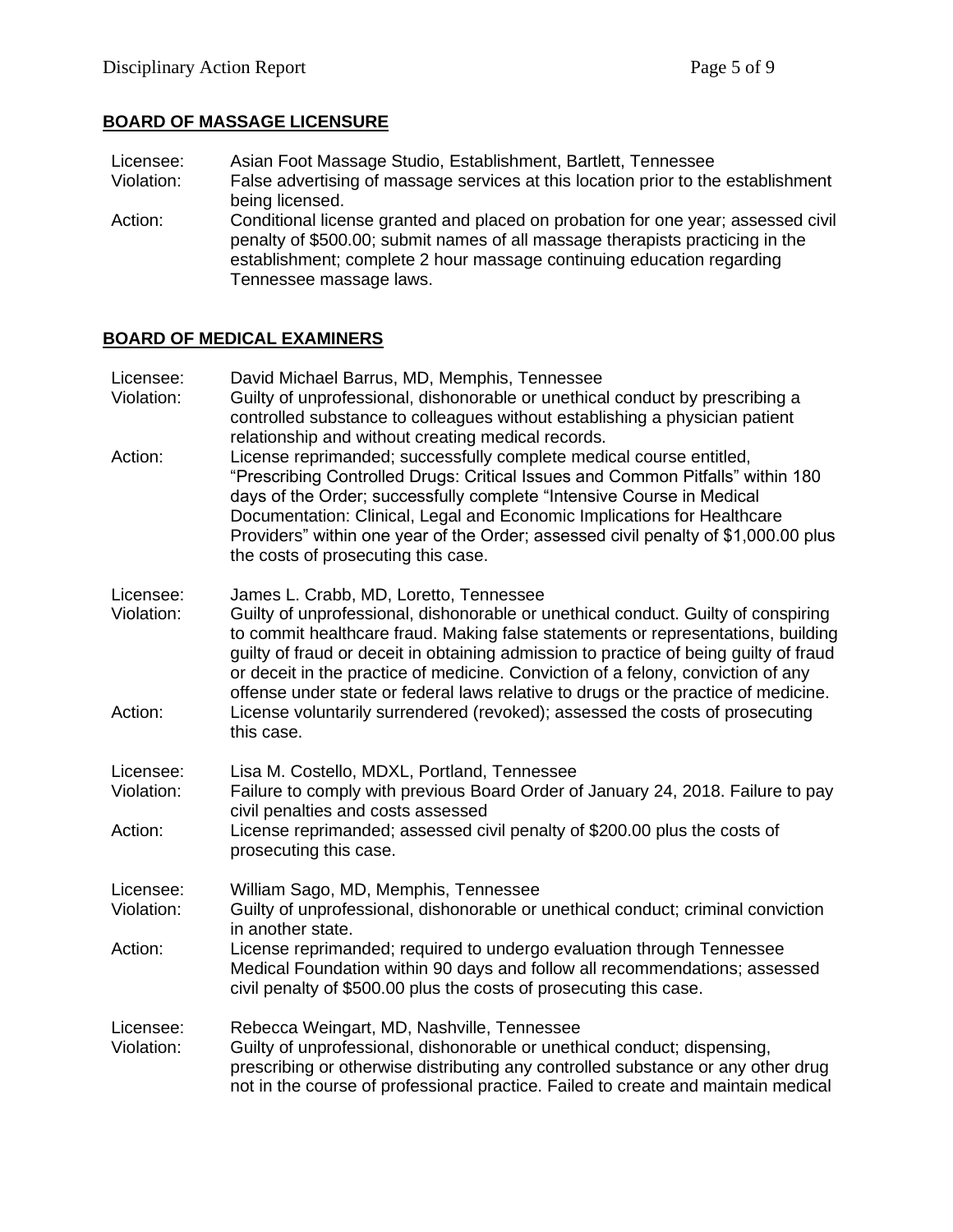|         | records regarding the prescribed controlled substances. Unauthorized        |
|---------|-----------------------------------------------------------------------------|
|         | prescribing of controlled substances to family members.                     |
| Action: | License suspended; must immediately surrender Drug Enforcement              |
|         | Administration registration: required to undergo an evaluation within 90 da |

| Administration registration; required to undergo an evaluation within 90 days    |
|----------------------------------------------------------------------------------|
| through Tennessee Medical Foundation and comply with all recommendations;        |
| required to notify any physicians, podiatrists, advanced practice registered     |
| nurses, or physician's assistants with whom she collaborates of this discipline. |

- Licensee: Lauren W. Wise, AMDX, Thompsons Station, Tennessee
- Violation: Failed to timely renew her medical x-ray operator certificate and practiced on an expired license
- Action: License reprimanded; assessed civil penalty of \$3,000.00 plus the costs of prosecuting this case.

### **BOARD OF MEDICAL EXAMINERS' COMMITTEE ON PHYSICIAN ASSISTANTS**

| Licensee:<br>Violation: | Colton Lowe, PA, Helenwood, Tennessee<br>Guilty of unprofessional, dishonorable or unethical conduct; making false<br>statements or representations, being guilty of fraud or deceit in the practice as a<br>physician assistant.                                                                                                                                                                                                  |
|-------------------------|------------------------------------------------------------------------------------------------------------------------------------------------------------------------------------------------------------------------------------------------------------------------------------------------------------------------------------------------------------------------------------------------------------------------------------|
| Action:                 | License revoked for no less than one year; assessed the costs of prosecuting<br>this case.                                                                                                                                                                                                                                                                                                                                         |
| Licensee:<br>Violation: | Timothy L. Thomason, PA, Knoxville, Tennessee<br>Guilty of unprofessional, dishonorable, or unethical conduct by dispensing,<br>prescribing or otherwise distributing controlled substances without a designated<br>primary supervising physician or without practicing in collaboration with a<br>licensed physician who has control of and responsibility for the services<br>provided by the physician assistant.               |
| Action:                 | License placed on probation for three years; must successfully complete<br>continuing education course "Prescribing Controlled Drugs;" is prohibited from<br>prescribing opioids for six months from the date of the Board's Order; and<br>submit proof that he has notified his supervising physician of this disciplinary<br>action. Assessed civil penalty of \$2,000.00 plus the reasonable costs of<br>prosecuting this case. |

#### **BOARD OF NURSING**

Licensee: Jessica Elizabeth Clagett, RN, Clarksville Violation: Guilty of unprofessional conduct; to wit: unauthorized use or removal of narcotics, drugs, supplies, or equipment from any health care facility, school, institution or other work place location; and engaging in acts of dishonesty which relate to the practice of nursing Action: License revoked; assessed civil penalty in the amount of \$2,000.00; plus costs not to exceed \$5,000.00 *\*Late submission from February, 2020*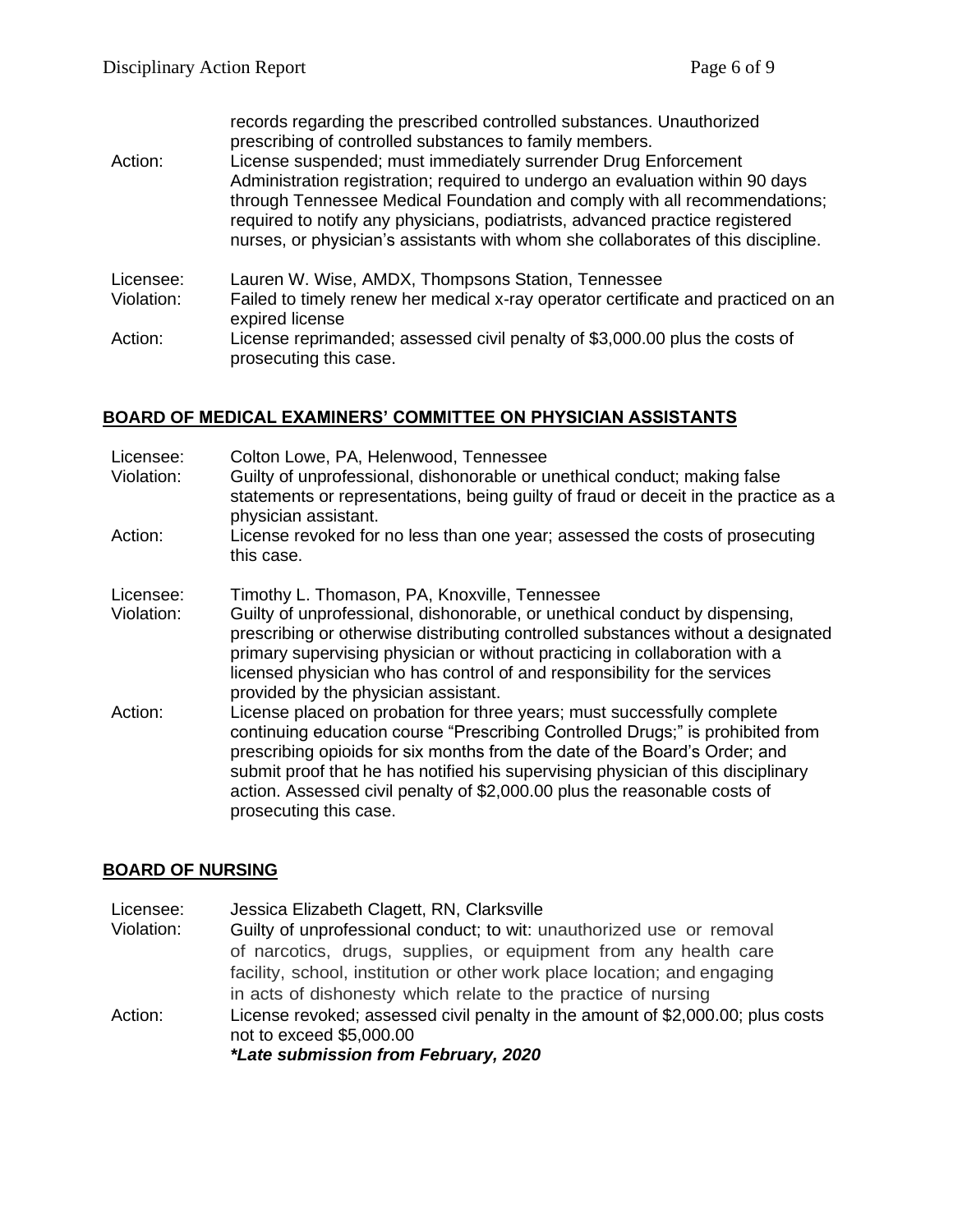| Licensee:  | Tina Harris, LPN, La Vergne                                                                              |
|------------|----------------------------------------------------------------------------------------------------------|
| Violation: | Practicing on an expired license.                                                                        |
| Action:    | Assessed civil penalties of \$500.00; once civil penalties are paid license is<br>granted reinstatement. |

#### **PAIN MANAGEMENT CLINICS**

- Licensee: Elite Pain Consultants, Knoxville, Tennessee
- Violation: The facts stipulated constitute grounds for discipline with regard to Tenn. Code Ann. Sec. 63-1-316(d)(1)(E): (d) Any medical director, in order to lawfully establish, conduct, operate, or maintain a pain management clinic shall obtain a license from the department in the following manner: (1) The medical director shall submit an application on a form to be prepared by the department, showing that the medical director is of good moral character and able to comply with the minimum standards for a pain management clinic and with the rules lawfully promulgated under this part. The medical director shall also submit any required fees. The application shall contain the following additional information: (E) Whether any owner, employee, or person with whom the clinic contracts has been convicted of any felony; is under indictment for any offense involving the sale, diversion, or dispensing of controlled substances under the state or federal law; or has had any license issued by any jurisdiction, under which the person may prescribe, dispense, administer, supply, or sell a controlled substance, restricted, disciplined, or denied. The facts stipulated constitute grounds for discipline with regard to Tenn. Code Ann. Sec.  $63-1-316(q)(1)(H)$  and (I): (g)(1) The commissioner may deny, suspend, revoked, or otherwise discipline or restrict the license issued under this part on any of the following grounds: (H) Any owner or employee or person who otherwise provides services in the clinic or contracts with the clinic has ever held a license issued by any jurisdiction, under which the person may prescribe, dispense, administer, supply, or sell a controlled substance, that has been restricted; and (I) Any owner or employee or person who otherwise provides services in the clinic or contracts with the clinic has ever been subject to disciplinary action by any licensing entity for conduct that was the result of inappropriately prescribing, dispensing, administering, supplying, or selling a controlled substance. Action: License is reprimanded; assessed civil penalties of \$2,000.00 plus the reasonable costs of prosecuting this case.

### **BOARD OF PHARMACY**

| Licensee:<br>Violation: | Corey Matthew Bradley, D.Ph., Nashville, Tennessee<br>Failed to comply with a lawful order of the Board. Violated a term of the<br>November 14, 2017 Board's Order regarding complete abstention from drugs or<br>alcohol which constitutes a violation of a Board order. |
|-------------------------|---------------------------------------------------------------------------------------------------------------------------------------------------------------------------------------------------------------------------------------------------------------------------|
| Action:                 | License voluntarily surrendered (same as revocation)                                                                                                                                                                                                                      |
| Licensee:<br>Violation: | Franklin Family Pharmacy,<br>Guilty of violating the federal Food, Drug and Cosmetic Act by creating and<br>dispensing non-sterile compounded products which were non-patient specific.                                                                                   |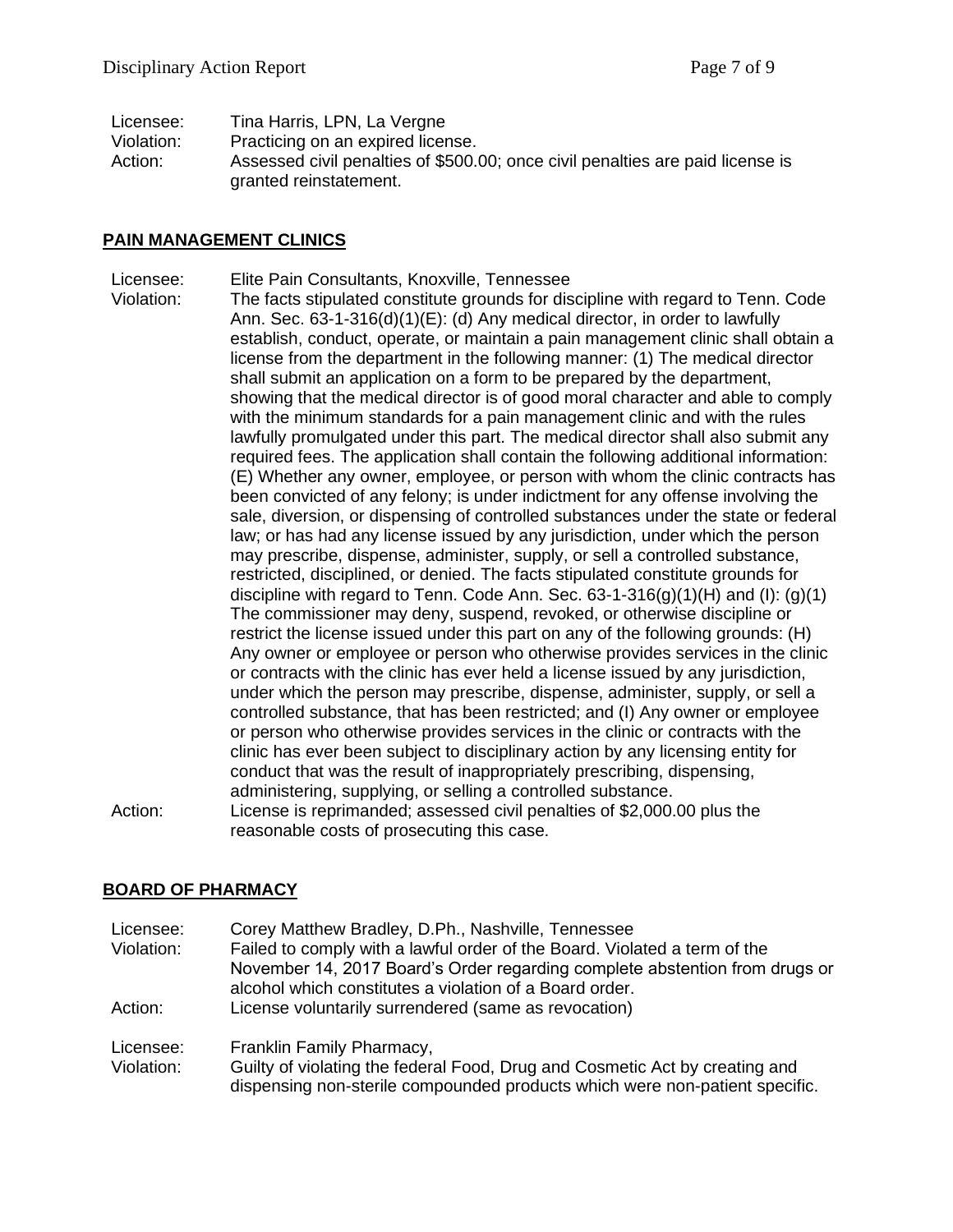Action: License reprimanded; assessed the actual and reasonable costs of prosecuting this case.

Licensee: Robert Gray, D.Ph, Fayetteville, Tennessee Violation: Failed to timely report to the Board a criminal action Order of Deferral/Judicial Diversion within 10 days of the Order becoming final Action: Assessed civil penalty of \$1,000.00

Licensee: Mariah Lewis, R.T., Memphis, Tennessee

Violation: Guilty of drug diversion. It is unlawful for any person, firm or corporation to possess, sell, barter or give away any drug known as legend drugs as defined in Sec. 53-10-101, except upon the written prescription of a duly licensed physician, certified physician's assistant, nurse authorized pursuant to Sec. 63- 6-204 or Sec. 63-9-113, who is rendering service under the supervision, control and responsibility of a licensed physician, and who meets the requirements pursuant to Sec. 63-7-123, a dentist, an optometrist authorized pursuant to Sec. 63-8-102(12), or a veterinarian, and compounded or dispensed by a duly registered pharmacist. It is unlawful for any person, firm or corporation to obtain or attempt to obtain a legend drug, by fraud, deceit, misrepresentation, subterfuge, forgery, alteration of a prescription, by the concealment of a material fact, or by the use of a false name or address. It is unlawful for any person to have in such person's possession, any drug herein defined or enumerated, without the same having been prescribed by a duly licensed physician, certified physician assistant, dentist, optometrist authorized pursuant to Sec. 63-8- 102(12), or veterinarian, and having been dispensed by a pharmacy duly licensed and registered in this state, unless such a person was a resident of another state and had the prescription therefore filled by a duly licensed and registered pharmacist of such other state. Acquire or obtain, or attempt to acquire or attempt to obtain, possession of a controlled substance by misrepresentation, fraud, forgery, deception, or subterfuge. Engaging in conduct prohibited or made unlawful by any of the provisions of parts 2-5 of this chapter or any other laws of the state or of the United States relating to drugs or to the practice of pharmacy. Been guilty of dishonorable, immoral, unethical, or unprofessional conduct.

Action: License voluntarily surrendered

Licensee: Jacqueline Perrine, R.T., LaVergne, Tennessee

Violation: Guilty of alleged drug diversion. Been guilty of dishonorable, immoral, unethical, or unprofessional conduct. It is unlawful for any person, firm or corporation to possess, sell, barter or give away any drug known as legend drugs,…except upon the written prescription of a duly licensed physician, certified physician's assistant, nurse authorized…who is rendering service under the supervision, control and responsibility of a licensed physician, and who meets the requirements pursuant to Sec. 63-8-102(12), a dentist, an optometrist authorized pursuant to Sec. 63-8-102(12), or a veterinarian, and compounded or dispensed by a duly registered pharmacist. It is unlawful for any person, firm or corporation to obtain or attempt to obtain a legend drug, or to procure to attempt to procure the administration of a legend drug, by fraud, deceit, misrepresentation, subterfuge, forgery, alteration of a prescription, by the concealment of a material fact, or by the use of a false name or address. It is unlawful for any person to have in such person's possession, any drug herein